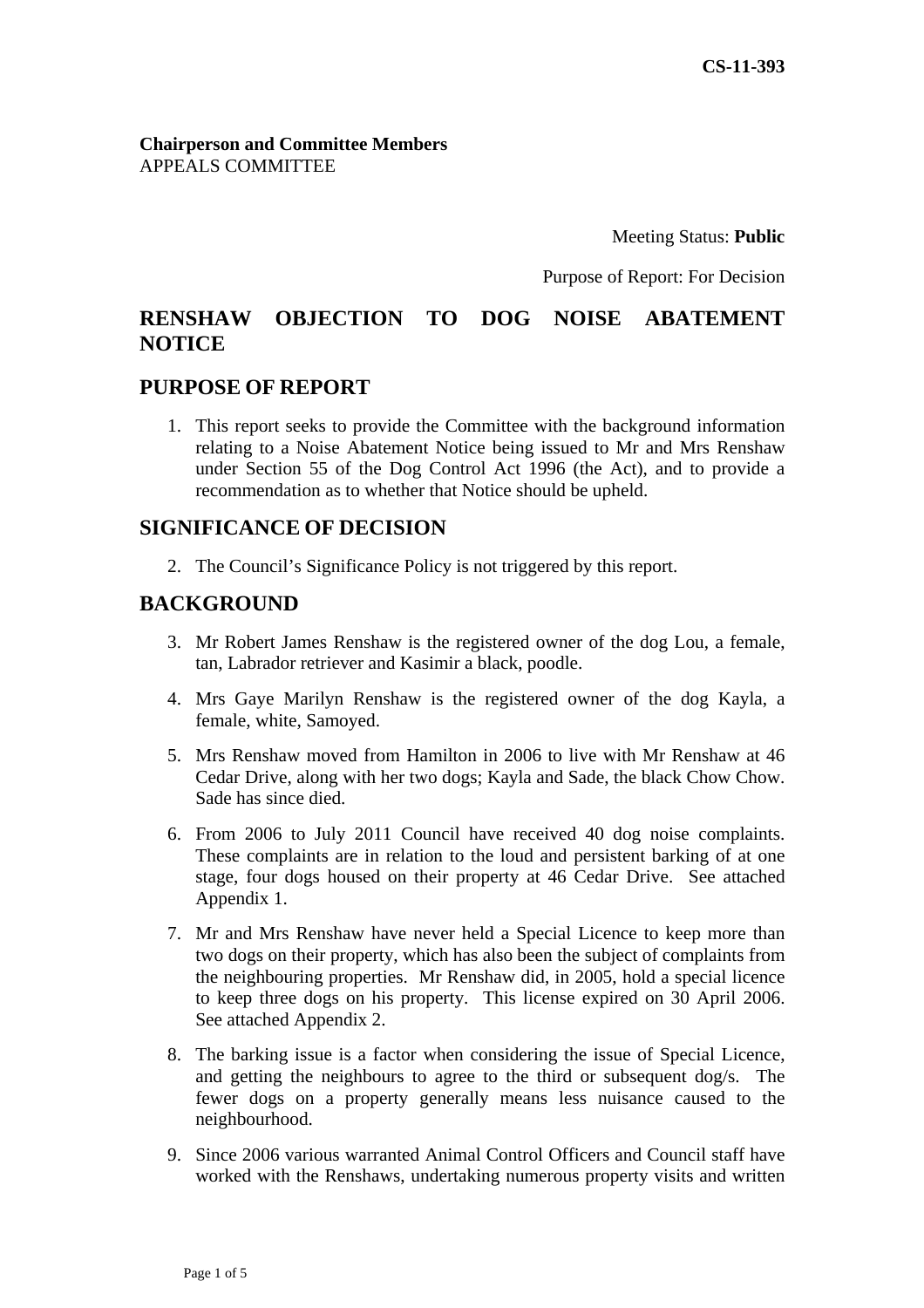correspondence. A resolution has never been reached due to staff tur nover and also because at times there has been a temporary reduction in barking. Mr Renshaw has written to the Ombudsman, and Privacy Commission er and has submitted various Official Information Requests. During these proc esses there have been changes in staff, and the new staff member has had to start from scratch. Additionally complainants have advised that they have n't always complained because they have been fru strated at what they considered was a lack of action or drawn out process by Council.

- 10. On July 2011 a letter of complaint was addressed to Community Services Group Manager, Tamsin Evans. This letter was regarding the loud and persistant barking from the Renshaw residence of 46 Cedar Drive and also that they did not have a Special License to keep the three dogs. Another concern of the complainants was that Council appeared to be doing nothing to resolve these two issues.
- 11. From the time of this complaint letter an Animal Control Officer has worked with the Renshaws to reduce the barking to a tolerable level through the us of an electronic bark collar fitted to Kayla the Samoyed. One of the complaints advised Animal Control that with the use of this bark collar the barking reduced to a tolerable level.
- 12. After making progress on reducing the barking Animal Control requested that Mr Renshaw apply for a Special License to keep more than two dogs, he has refused to apply for this license.
- 13. Following a complaint on 26 September 2011 that the three dogs; Kayla, Lou and Kasimir, had been barking for approximately three hours in the morning, Mr and Mrs Renshaw were issued with a Noise Abatement Notice. They were also issued with a notice to remove one of the three dogs until they had a permit to house the third. See attached Appendix 3.
- 14. Mr and Mrs Renshaw have objected to this noise abatement notice in writing and included Affidavit's from both Robert and Marilyn in support of their objection. See attached Appendix 4.
- 15. On Monday 17 October 2011 Council staff were advised by Mr Renshaw that Kasimir had died at home that morning. This has been confirmed by the Raumati Vet, as Kasimir's body was taken there to be cremated.
- 16. As at the time of writing, Animal Control is still receiving complaints about the excessive barking from the remaining Renshaw dogs. This is because the persistent barker is Kayla. Bark Monitor Forms are being completed even during this hearing process. Please refer to Appendix 5. Note; Up-to-date information from these forms will be tabled at the meeting.

## **CONSIDERATIONS**

17. A barking nuisance is still being caused to the three close neighbours of 46 Cedar Drive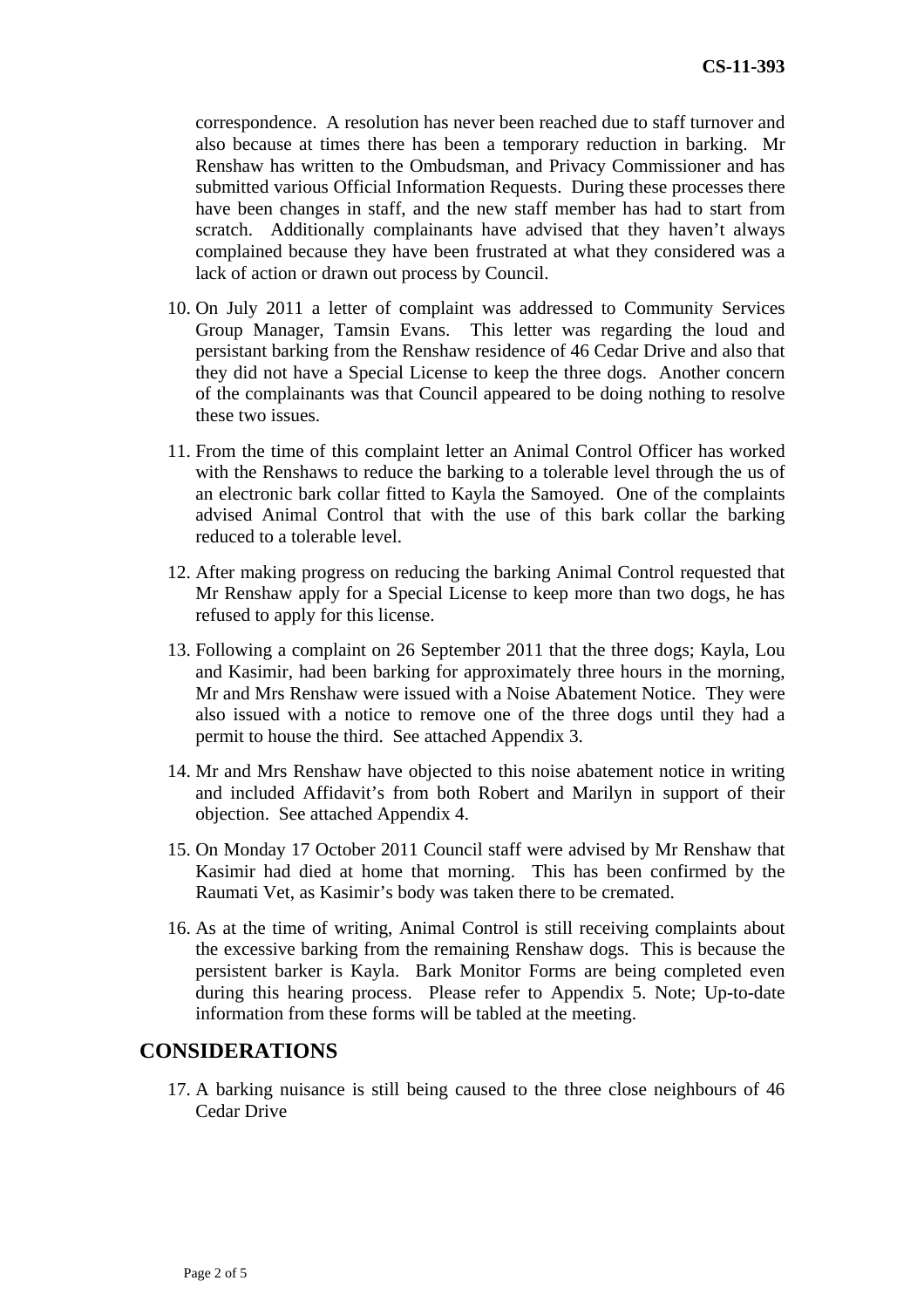- 18. The reduction to two dogs on the property only negates the requirem ent for a Special License to keep more than two dogs. It does not lessen the requirement for the Renshaws to comply with the Noise Abatement Notice.
- 19. Once a Noise Abatement Notice is issued, the dog's owner is required to abate the barking nuisance within seven days of the date of Notice. If Council receive a further substantiated complaint regarding dog noise from the address given notice, Animal Control can then legally uplift and impound the dog/s. The dog can be returned to the owner once they can prove that by returning the dog the barking nuisance will be abated.
- 20. The neighbouring properties to 46 Cedar Drive are still complaining of the Renshaws dogs barking excessively and as the nuisance is continuing it is recommended that the abatement notice be upheld.

#### Financial Considerations

21. There are no financial considerations.

## Legal Considerations

- 2 2. Section 55 of the Dog Control Act states:
- *'55 Barking dogs*
- *(1) control officer or dog ranger has received a complaint and has Where a dog* reasonable grounds for believing that a nuisance is being created by the persistent and loud barking or howling of any dog, the dog control officer or *dog ranger may-* 
	- (a) enter and reasonable time upon the land or premises, other than a dwellinghouse, on which the dog is kept, to inspect the conditions *under which the dog is being kept; and*
	- (b) whether or not the dog control officer or dog ranger makes such entry, give the owner of the dog a written notice requiring that person to make such reasonable provision on the property to abate the nuisance *tice or, if considered necessary, to as shall be specified in the no remove the dog from the land or premises.*
- *(2) Any person on whom notice is served under subsection (1) of this section may,*  within 7 days of the receipt of the notice, object in writing to the territorial *authority against the requirements of that notice.*
- (3) The territorial authority shall consider the objection and may confirm, modify, *or cancel the notice.*
- (4) No objection under this section shall be considered unless 7 days notice of the *date and time when and the place at which it is to be considered have been given to the objector, who shall be entitled to be represented and to be heard and may submit evidence and call witnesses in support of his or her objection.*
- *(5) Upon the determination of the objection, the territorial authority shall give to the objector a further notice stating the decision of the authority, and, if the*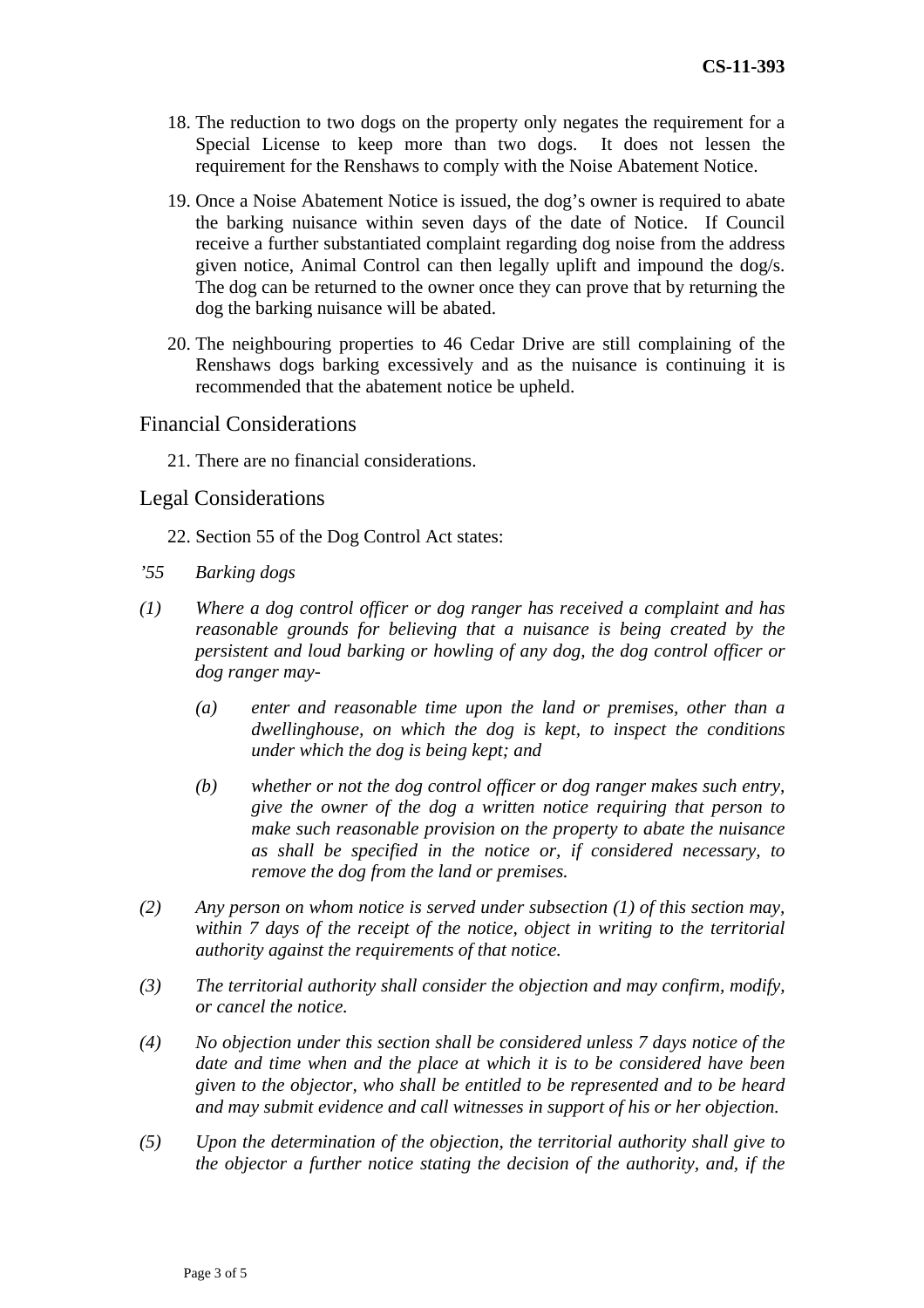*effect of the decision is to modify the requirements of the dog control officer or dog ranger, shall set out those requirements as so modified.* 

- (6) As from the lodging of an objection with the territorial authority, and pending the receipt of a further notice upon the determination of the objection, the *notice setting out the requirements that are the subject of the objection shall be deemed to be suspended.*
- *(7) a fine not exceeding \$1,500 who, having been served with a notice under this Every person who commits and offence and is liable on summary conviction to section,-* 
	- (a) Fails or neglects to comply with that notice (not being a notice that as *(sic: has) been suspended under subsection (6) of this section) within 7 days of its receipt by that person:*
	- (b) Fails or neglects to comply with any notice as modified or confirmed *by a territorial authority under subsection (3) of this section with the time specified by the territorial authority.*

## Delegation

23. The committee may make a decision on this matter under Section B5 of the Governance Structure 2010-2013.

*Dog Owners Objections Hearings* 

- 7.1 Authority to hear and adjudicate objections from dog owners to classifications of dog owners and/or dogs under the Dog Control Act 1996, within the following *prescribed terms of reference:*
- *2) Barking Dog Abatement Notice. 7.1.6 Section 55 (*

#### Consultation

24. There are no consultation requirements.

## Policy Implications

25. There are no policy implications.

#### Publicity Considerations

26. There are no publicity implications.

# **RECOMMENDATIONS**

27. That the Committee upholds the Noise Abatement Notice issued to Mr and Mrs Renshaw in accordance with section 55 of the Dog Control Act 1996.

**Report prepared by:** Approved for submission by: